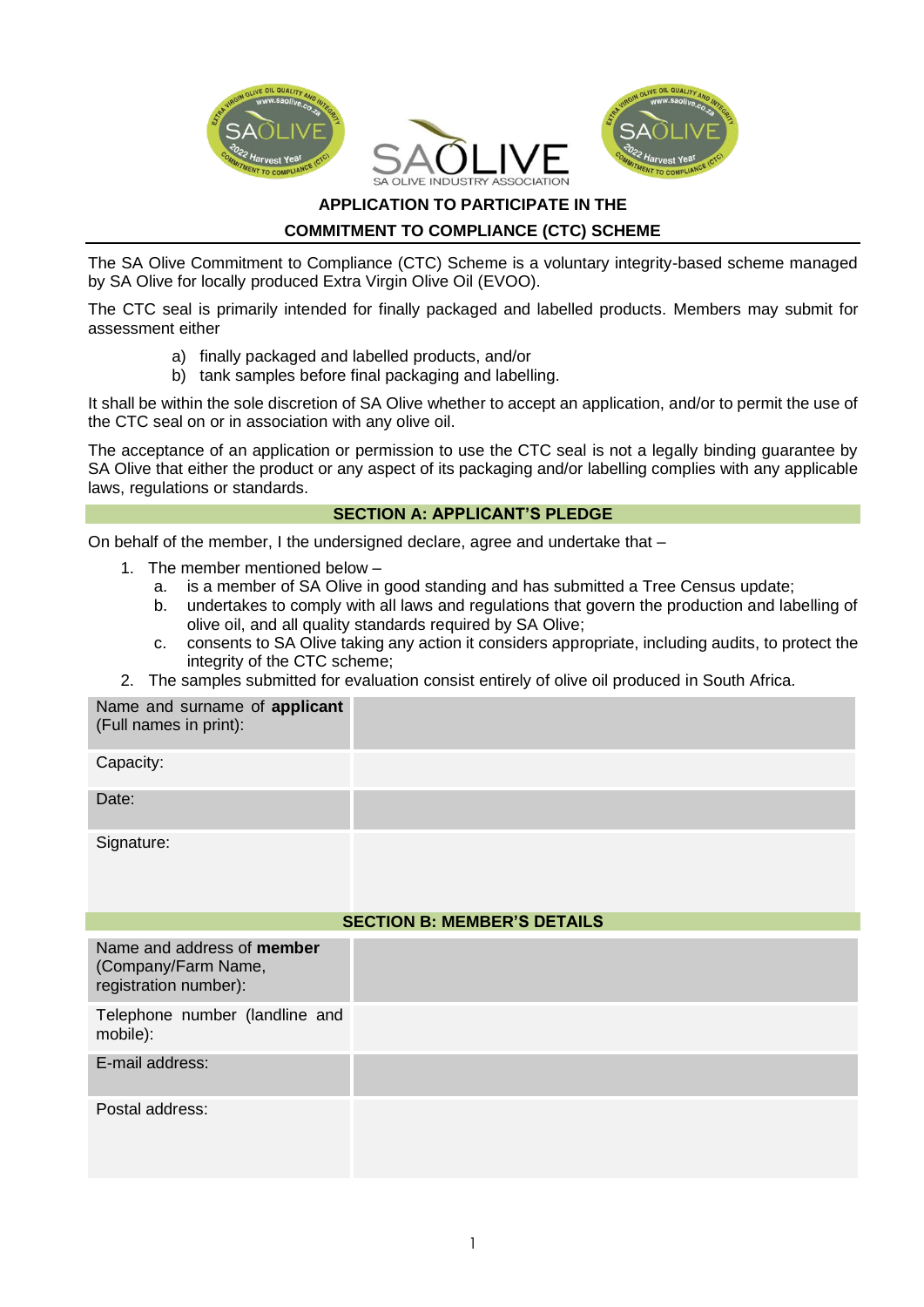| <b>SECTION C: SAMPLE AND PRODUCTION DETAILS</b> |                        |                   |                    |                            |                             |                           |
|-------------------------------------------------|------------------------|-------------------|--------------------|----------------------------|-----------------------------|---------------------------|
| Name or identification of<br>sample/s           | <b>Harvest</b><br>Year | <b>Cultivar/s</b> | Lot/Batch number/s | <b>Hectares</b><br>planted | <b>Tonnage</b><br>processed | <b>Litres</b><br>produced |
|                                                 |                        |                   |                    |                            |                             |                           |
|                                                 |                        |                   |                    |                            |                             |                           |
|                                                 |                        |                   |                    |                            |                             |                           |
|                                                 |                        |                   |                    |                            |                             |                           |
|                                                 |                        |                   |                    |                            |                             |                           |
|                                                 |                        |                   |                    |                            |                             |                           |
|                                                 |                        |                   |                    |                            |                             |                           |
|                                                 |                        |                   |                    |                            |                             |                           |
|                                                 |                        |                   |                    |                            |                             |                           |